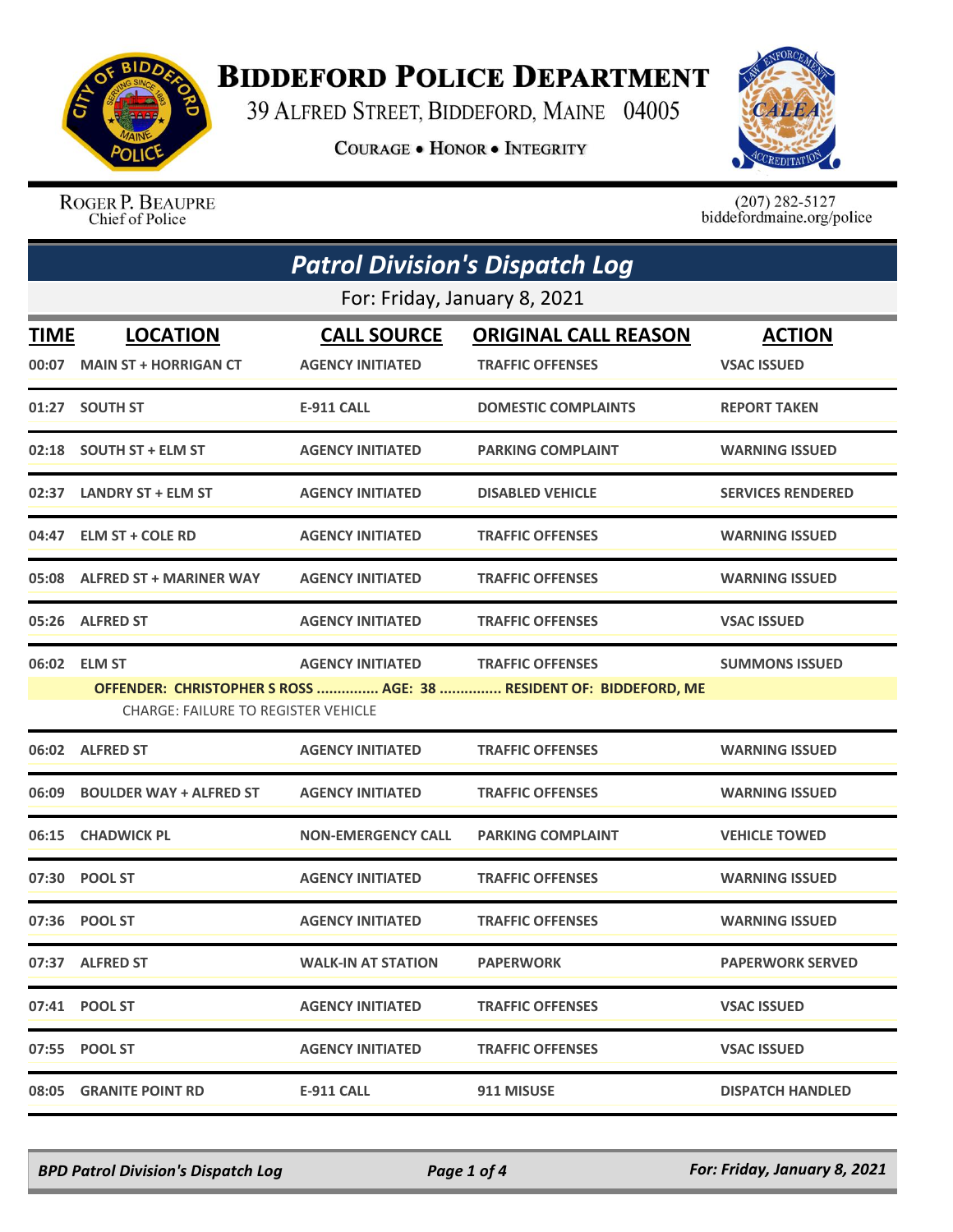| <b>TIME</b> | <b>LOCATION</b><br>08:10 POOL ST | <b>CALL SOURCE</b><br><b>AGENCY INITIATED</b> | <b>ORIGINAL CALL REASON</b><br><b>TRAFFIC OFFENSES</b> | <b>ACTION</b><br><b>VSAC ISSUED</b> |
|-------------|----------------------------------|-----------------------------------------------|--------------------------------------------------------|-------------------------------------|
|             | 08:34 POMERLEAU ST               | <b>NON-EMERGENCY CALL</b>                     | <b>PAPERWORK</b>                                       | <b>PAPERWORK SERVED</b>             |
|             | 08:37 WEST ST                    | <b>AGENCY INITIATED</b>                       | <b>TRAFFIC OFFENSES</b>                                | <b>WARNING ISSUED</b>               |
|             | 08:54 HILL ST                    | <b>AGENCY INITIATED</b>                       | <b>TRAFFIC OFFENSES</b>                                | <b>WARNING ISSUED</b>               |
|             | 08:55 WESLEY DR                  | <b>E-911 CALL</b>                             | 911 MISUSE                                             | <b>SERVICES RENDERED</b>            |
|             | 09:30 WESTERN AVE                | <b>NON-EMERGENCY CALL</b>                     | <b>PARKING COMPLAINT</b>                               | <b>GONE ON ARRIVAL</b>              |
|             | 09:44 ALFRED ST                  | <b>AGENCY INITIATED</b>                       | <b>TRAFFIC OFFENSES</b>                                | <b>VSAC ISSUED</b>                  |
|             | 09:59 ALFRED ST                  | <b>WALK-IN AT STATION</b>                     | <b>FRAUD / SCAM</b>                                    | <b>REPORT TAKEN</b>                 |
|             | 10:03 ALFRED ST                  | <b>AGENCY INITIATED</b>                       | <b>TRAFFIC OFFENSES</b>                                | <b>VSAC ISSUED</b>                  |
|             | 10:10 ALFRED ST                  | <b>OTHER</b>                                  | <b>PAPERWORK</b>                                       | <b>SERVICES RENDERED</b>            |
|             | 10:24 ALFRED ST                  | <b>WALK-IN AT STATION</b>                     | <b>COURT ORDERED CHECK IN</b>                          | <b>DISPATCH HANDLED</b>             |
|             | 10:24 ALFRED ST                  | <b>WALK-IN AT STATION</b>                     | <b>SEX OFFENDER REGISTRATION</b>                       | <b>REPORT TAKEN</b>                 |
|             | 10:25 GRAHAM ST                  | <b>WALK-IN AT STATION</b>                     | <b>SEX OFFENDER REGISTRATION</b>                       | <b>REPORT TAKEN</b>                 |
|             | 10:25 WEST ST                    | <b>AGENCY INITIATED</b>                       | <b>TRAFFIC OFFENSES</b>                                | <b>WARNING ISSUED</b>               |
|             | 10:28 FALL ST                    | <b>NON-EMERGENCY CALL</b>                     | <b>ANIMAL COMPLAINT</b>                                | <b>SERVICES RENDERED</b>            |
|             | 10:36 WEST ST                    | <b>AGENCY INITIATED</b>                       | <b>TRAFFIC OFFENSES</b>                                | <b>VSAC ISSUED</b>                  |
|             | 10:51 WEST ST                    | <b>AGENCY INITIATED</b>                       | <b>TRAFFIC OFFENSES</b>                                | <b>VSAC ISSUED</b>                  |
|             | <b>11:01 GREEN ST</b>            | <b>NON-EMERGENCY CALL</b>                     | <b>SUSPICION</b>                                       | <b>REPORT TAKEN</b>                 |
|             | 11:02 COUNTRY DR                 | <b>NON-EMERGENCY CALL</b>                     | <b>SUSPICION</b>                                       | <b>SERVICES RENDERED</b>            |
|             | 11:08 GRANITE ST                 | <b>AGENCY INITIATED</b>                       | <b>TRAFFIC OFFENSES</b>                                | <b>WARNING ISSUED</b>               |
|             | 11:14 GRANITE ST                 | <b>AGENCY INITIATED</b>                       | <b>TRAFFIC OFFENSES</b>                                | <b>WARNING ISSUED</b>               |
|             | 11:31 WEST ST                    | <b>AGENCY INITIATED</b>                       | <b>TRAFFIC OFFENSES</b>                                | <b>WARNING ISSUED</b>               |
|             | 11:33 POOL ST                    | <b>WALK-IN AT STATION</b>                     | <b>PAPERWORK</b>                                       | <b>SERVICES RENDERED</b>            |
|             | 12:02 BIDDEFORD GATEWAY CTR      | <b>NON-EMERGENCY CALL</b>                     | <b>THEFT</b>                                           | <b>REPORT TAKEN</b>                 |
|             | <b>12:21 PIKE ST</b>             | E-911 CALL                                    | <b>JUVENILE OFFENSES</b>                               | <b>SERVICES RENDERED</b>            |

*BPD Patrol Division's Dispatch Log Page 2 of 4 For: Friday, January 8, 2021*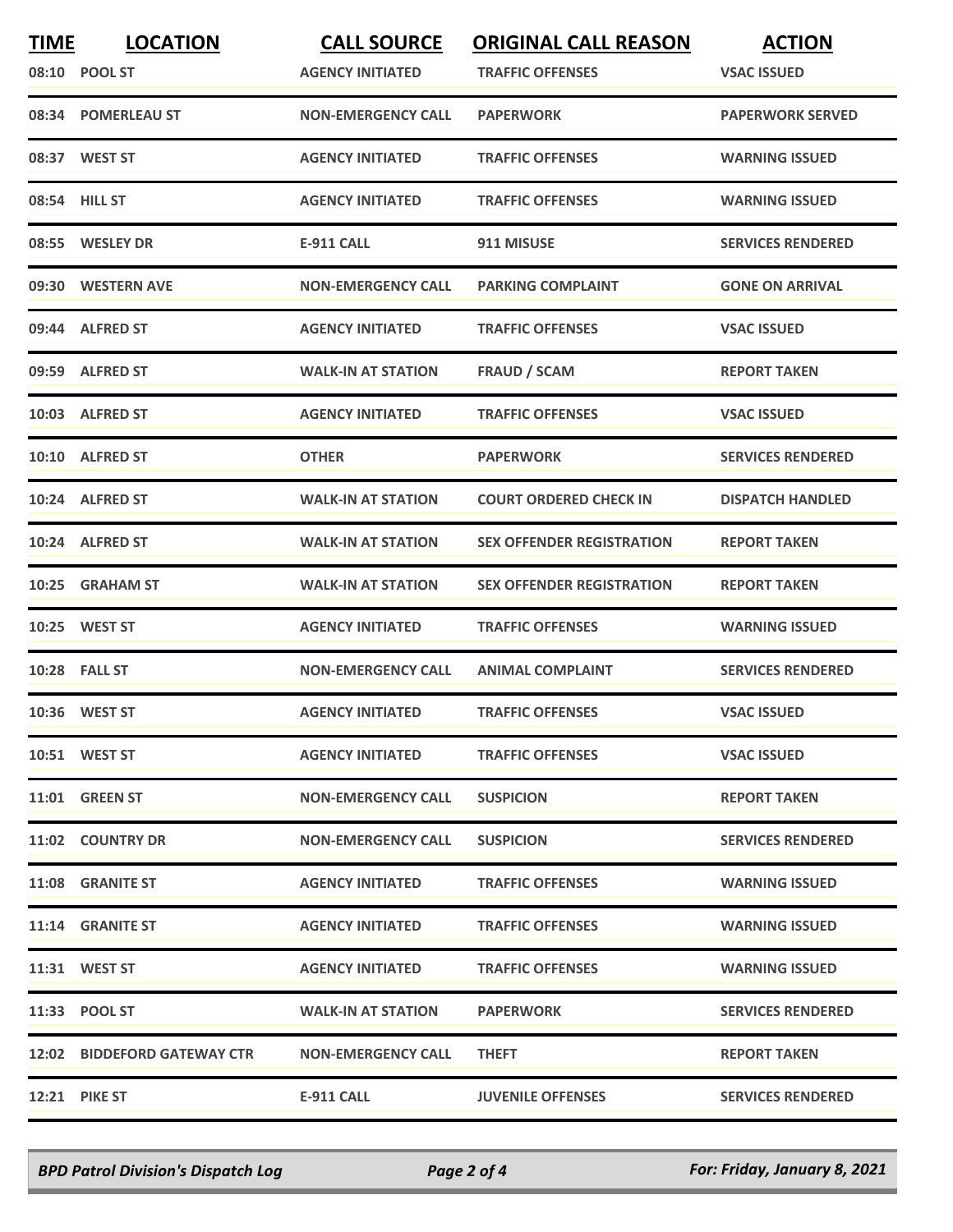| <b>TIME</b> | <b>LOCATION</b>                            | <b>CALL SOURCE</b>        | <b>ORIGINAL CALL REASON</b>                                     | <b>ACTION</b>                |
|-------------|--------------------------------------------|---------------------------|-----------------------------------------------------------------|------------------------------|
|             | 12:37 HIGH ST                              | <b>NON-EMERGENCY CALL</b> | <b>VIOL PROTECTION FROM ABUSE</b>                               | <b>REPORT TAKEN</b>          |
|             | 12:39 HIGH ST                              | <b>NON-EMERGENCY CALL</b> | <b>CRIMINAL MISCHIEF</b>                                        | <b>SERVICES RENDERED</b>     |
|             | 13:14 ALFRED ST                            | <b>E-911 CALL</b>         | ATTEMPTED/THREATENED SUICIDE SERVICES RENDERED                  |                              |
|             | 13:17 SACO FALLS WAY                       | <b>NON-EMERGENCY CALL</b> | ATTEMPTED/THREATENED SUICIDE REPORT TAKEN                       |                              |
|             | 13:41 MAPLEWOOD AVE                        | <b>NON-EMERGENCY CALL</b> | <b>TRAFFIC OFFENSES</b>                                         | <b>SERVICES RENDERED</b>     |
|             | 13:43 HORRIGAN CT                          | <b>NON-EMERGENCY CALL</b> | <b>SMOKE INVESTIGATION OUTSIDE</b>                              | <b>SERVICES RENDERED</b>     |
|             | 14:51 ELM ST                               | <b>NON-EMERGENCY CALL</b> | <b>SUSPICION</b>                                                | <b>REPORT TAKEN</b>          |
|             | 14:54 ELM ST                               | <b>WALK-IN AT STATION</b> | <b>VIOL PROTECTION FROM ABUSE</b>                               | <b>REPORT TAKEN</b>          |
|             | 15:26 SULLIVAN ST                          | <b>E-911 CALL</b>         | <b>DOMESTIC COMPLAINTS</b>                                      | <b>REPORT TAKEN</b>          |
|             | 15:36 ALFRED ST                            | <b>AGENCY INITIATED</b>   | <b>DOMESTIC COMPLAINTS</b>                                      | <b>REFERRED OTHER AGENCY</b> |
|             | 16:32 ALFRED ST + DENTAL AVE               | <b>AGENCY INITIATED</b>   | <b>TRAFFIC OFFENSES</b>                                         | <b>SUMMONS ISSUED</b>        |
|             |                                            |                           | OFFENDER: PAUL NORMAND ROY  AGE: 50  RESIDENT OF: BIDDEFORD, ME |                              |
|             | <b>CHARGE: FAILURE TO REGISTER VEHICLE</b> |                           |                                                                 |                              |
|             | 16:42 SUMMER ST                            | <b>WALK-IN AT STATION</b> | <b>PAPERWORK</b>                                                | <b>SERVICES RENDERED</b>     |
|             | 17:27 HILL ST                              | <b>NON-EMERGENCY CALL</b> | ATTEMPTED/THREATENED SUICIDE REPORT TAKEN                       |                              |
|             | 17:36 WENTWORTH ST                         | <b>NON-EMERGENCY CALL</b> | <b>CIVIL COMPLAINT</b>                                          | <b>NO ACTION REQUIRED</b>    |
|             | 17:47 ELM ST                               | <b>E-911 CALL</b>         | 911 MISUSE                                                      | <b>DISPATCH HANDLED</b>      |
|             | 17:49 ALFRED ST                            | <b>WALK-IN AT STATION</b> | <b>MENTAL ILLNESS CASES</b>                                     | <b>REPORT TAKEN</b>          |
|             | 18:14 ALFRED ST + MAY ST                   | <b>AGENCY INITIATED</b>   | <b>TRAFFIC OFFENSES</b>                                         | <b>WARNING ISSUED</b>        |
|             | 18:51 GRAHAM ST                            | <b>NON-EMERGENCY CALL</b> | <b>MENTAL ILLNESS CASES</b>                                     | <b>SERVICES RENDERED</b>     |
|             | 18:56 BACON ST + FOSS ST                   | <b>NON-EMERGENCY CALL</b> | <b>DISTURBANCE / NOISE</b>                                      | <b>NEGATIVE CONTACT</b>      |
|             | 19:18 WEST ST + SOUTHGATE AVE              | <b>AGENCY INITIATED</b>   | <b>TRAFFIC OFFENSES</b>                                         | <b>WARNING ISSUED</b>        |
|             | 19:36 ALFRED ST                            | <b>NON-EMERGENCY CALL</b> | <b>CHECK WELFARE</b>                                            | <b>NEGATIVE CONTACT</b>      |
|             | 20:19 GRAHAM ST + UNION ST                 | <b>NON-EMERGENCY CALL</b> | <b>NOISE</b>                                                    | <b>NEGATIVE CONTACT</b>      |
|             | 20:45 ALFRED ST                            | <b>NON-EMERGENCY CALL</b> | <b>COURT ORDERED CHECK IN</b>                                   | <b>NO ACTION REQUIRED</b>    |
|             | 21:40 ALFRED ST                            | <b>NON-EMERGENCY CALL</b> | <b>DISTURBANCE / NOISE</b>                                      | <b>SERVICES RENDERED</b>     |

*BPD Patrol Division's Dispatch Log Page 3 of 4 For: Friday, January 8, 2021*